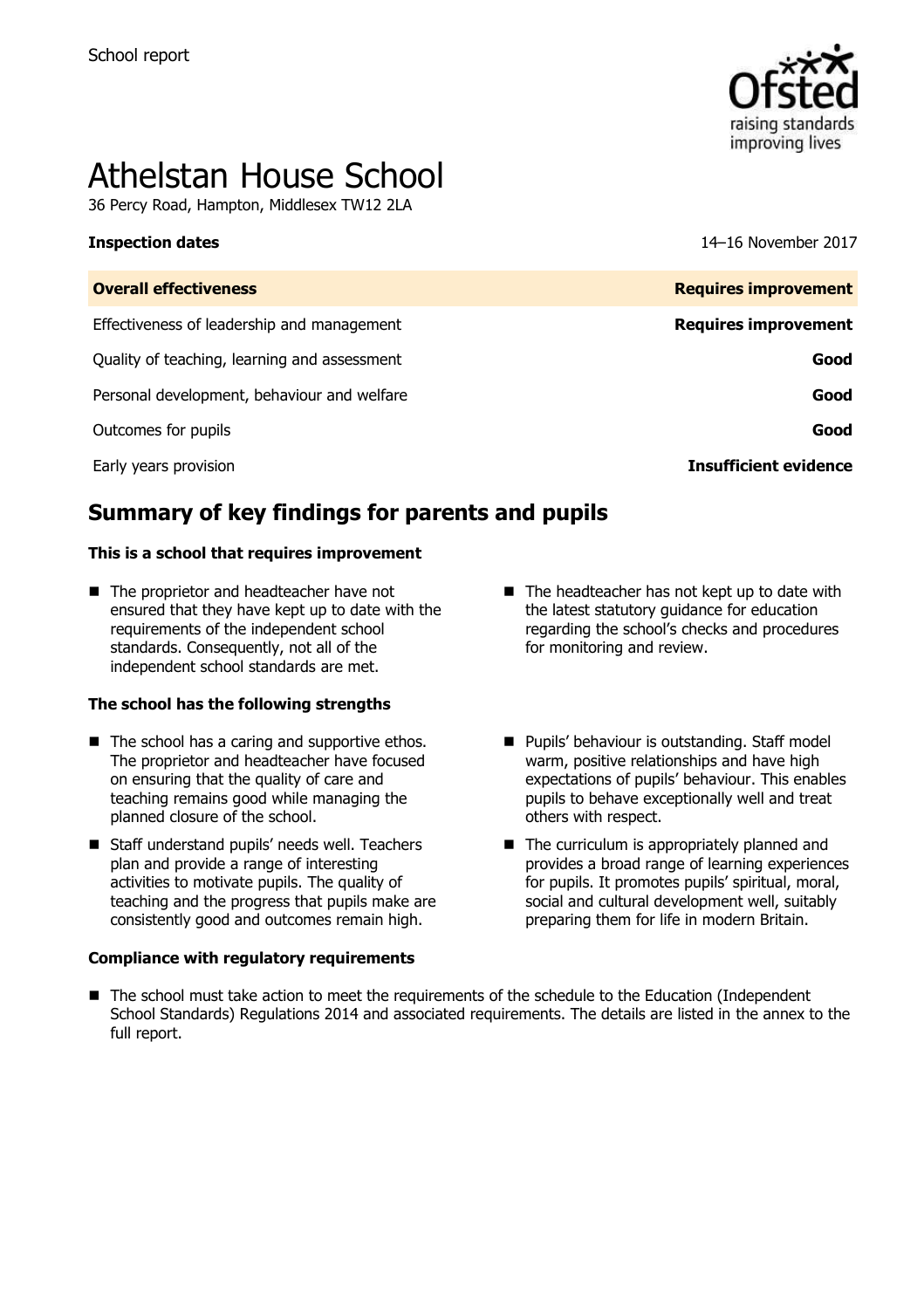

# **Full report**

### **What does the school need to do to improve further?**

**IMPROVE the quality of leadership and management by ensuring that all of the** independent school standards are met and all policies and practice pay due regard to the latest statutory guidance issued by the Secretary of State.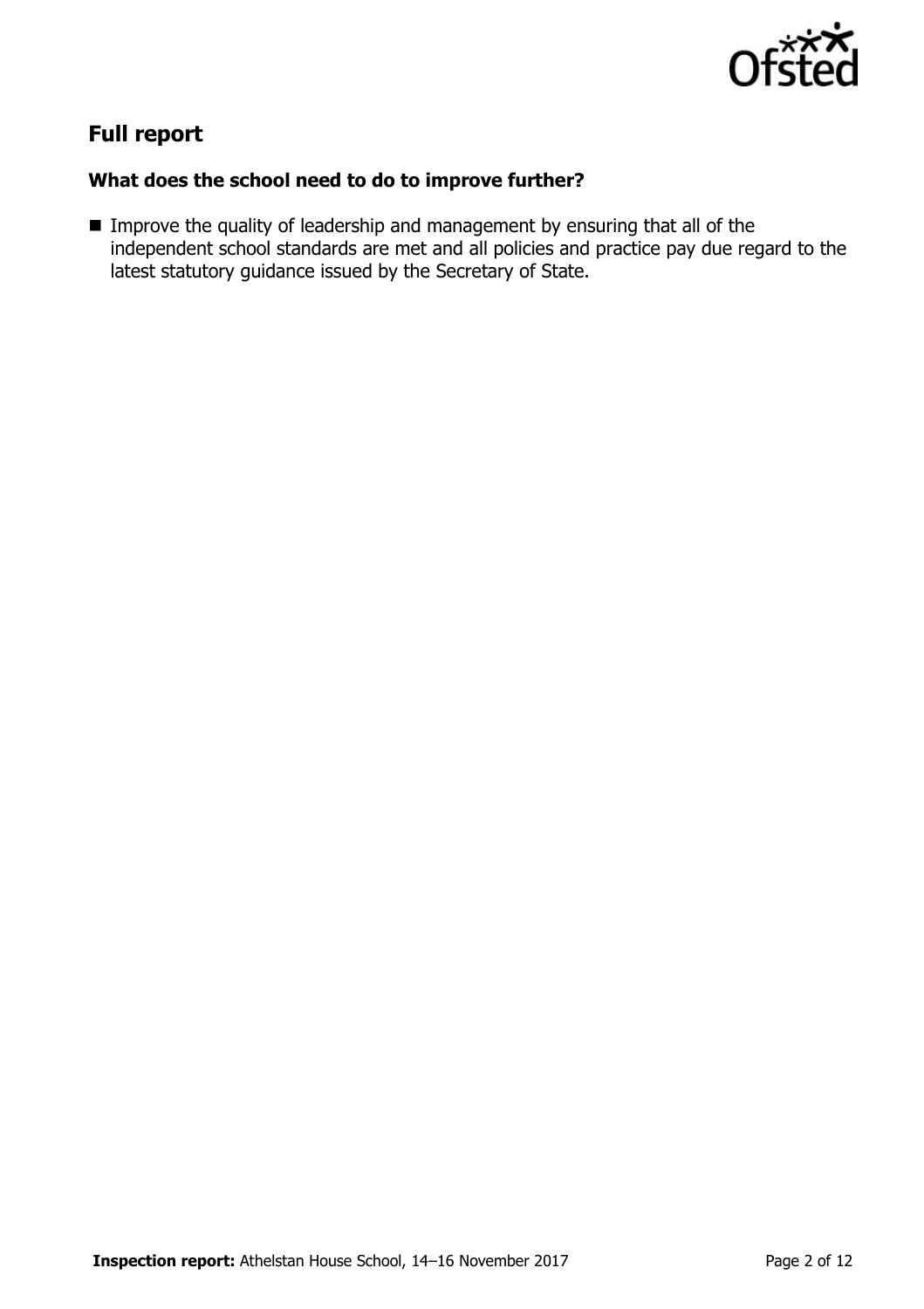

## **Inspection judgements**

#### **Effectiveness of leadership and management Requires improvement**

- The school does not meet all of the independent school standards. Although some of the unmet standards were swiftly rectified by the headteacher during the course of the inspection, the standards relating to the provision of information, including the manner in which complaints are handled, are not met.
- Following a sharp decline in pupil numbers, the school has informed the Department for Education (DfE) of its closure on 6 July 2018. The school permanently closed its early years and Year 1 provision at the end of the academic year 2016/17. Five pupils remain on roll in Year 2. Leaders have been honest about the financial challenges in maintaining a declining school roll. They acknowledge that they have not kept abreast of the latest statutory guidance or, in the last year, on top of whole-school development planning and review. They have focused on the quality of teaching and learning and pupils' personal development and well-being. Consequently, the school has continued to meet all the independent standards linked to the quality of education provided and pupils' spiritual, moral, social and cultural development.
- In practice, safeguarding at the school is effective. However, leaders acknowledge that they have not kept up to date with some of the requirements of the independent school standards. For example, although leaders have ensured that detailed risk assessments are drawn up and appropriate action is taken to reduce the risks identified, the school does not have a written risk assessment policy. Recruitment checks were in place, but not all are recorded in the required format.
- The headteacher has created a culture of care, where a clear message prevails that only the best education will do, even as the school is preparing to close. A system for tracking pupils' progress against key skills in the national curriculum is in place. The headteacher and staff meet regularly to discuss pupils' progress and plan the next steps for each pupil's learning.
- The well-constructed curriculum includes carefully considered visits to enrich pupils' learning experiences. It is a strength of the school. Broad and balanced, it gives equal weight to academic achievement and personal development. As a result, pupils are considerate and thoughtful to others. They accept differences and are respectful of all people. This prepares them well for life in modern Britain. Spiritual, moral, social and cultural development is carefully threaded through the majority of curriculum subjects.
- **Parents and carers are very positive and confident about the quality of the school's work.** They value the small size and high staff-to-pupil ratios as well as the strong focus on celebrating the uniqueness of each individual pupil. They are particularly complimentary about the positive impact the school has on their children's well-being and attitudes to learning and school.

#### **Governance**

■ The proprietor demonstrates a strong commitment to the achievement and well-being of pupils at the school but has not kept up to date with the requirements of the independent school standards. As the school prepares to close, funding has been prioritised on staffing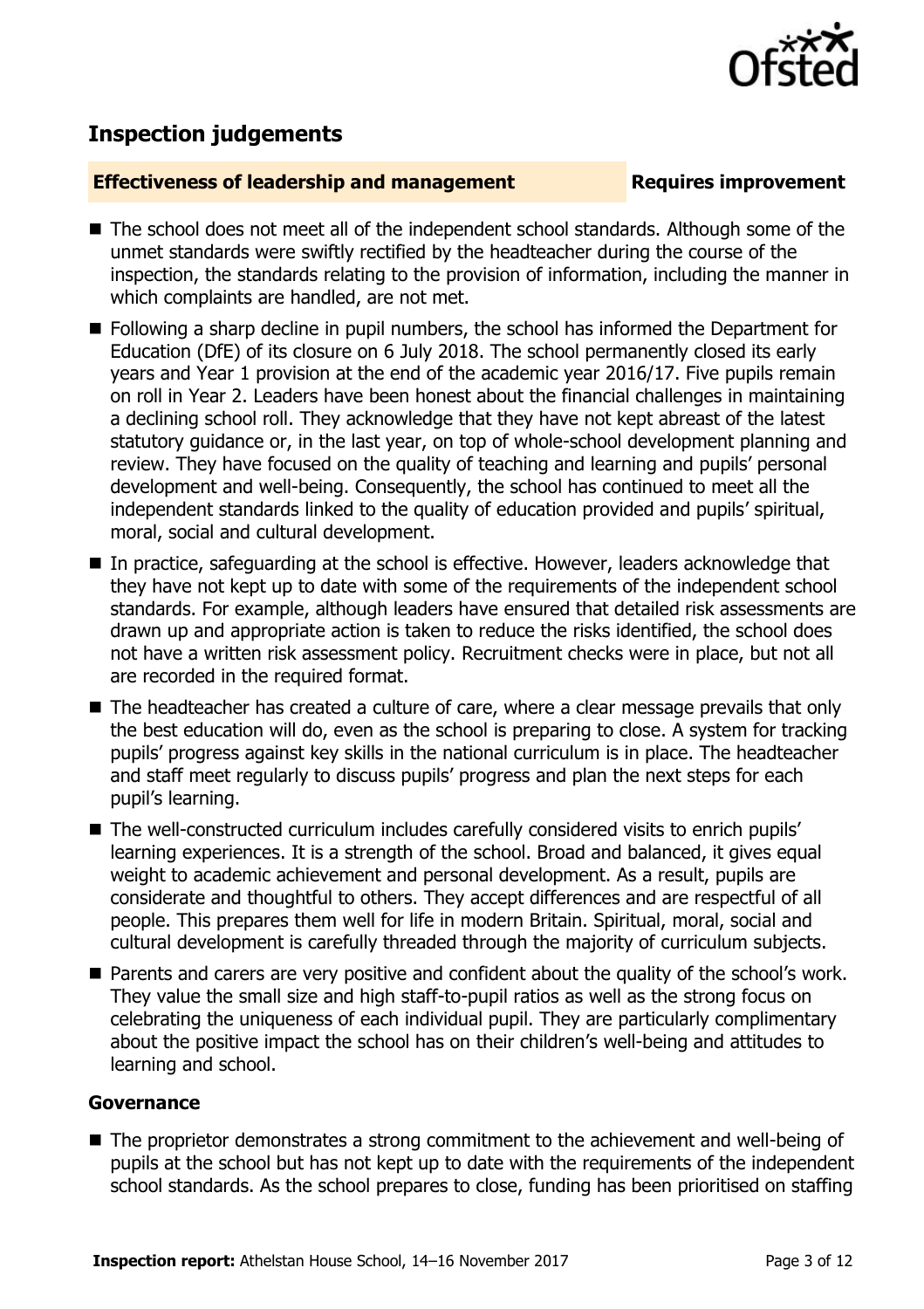

and resources for teaching and learning rather than the school premises. As a consequence, not all of the independent school standards are met.

- The proprietor has not been curious or thorough enough in checking that published policies and procedures accurately reflect current guidance and so some key information is not up to date or readily available to parents. No policy exists outlining the school's arrangements for dealing with pupil exclusion. Much of the information on the school's website is a year out of date and omits the key reporting requirements specified by the independent school standards. No particulars were available on the website regarding the school's provision for pupils who have education, health and care plans, or for pupils who speak English as an additional language. Some of the school's key policies were either not available on the website, were out of date or were lacking in key detail. As a result, parents do not have up-to-date, clear information about school exclusions, complaints, health and safety or key school performance information as required by the independent school standards.
- The proprietor has not ensured that the school has an accessibility plan. Consequently, arrangements have not been made to meet the requirements of paragraph 3 of schedule 10 of the Equality Act 2010.

### **Safeguarding**

- The arrangements for safeguarding are effective.
- **Despite leaders' inattention to the latest statutory quidance, pupils at the school are** happy and safe. The headteacher, who is also the designated safeguarding lead, is effective in ensuring that staff understand how to raise concerns. Staff are vigilant and take good care of the pupils at the school.
- At the time of the inspection, the school's most up-to-date safeguarding policy was not available on the school's website and did not reflect the most recent statutory guidance from 'Keeping children safe in education' (September 2016). Leaders have since made sure that they, and all staff, are aware of the latest statutory guidance.

#### **Quality of teaching, learning and assessment Good**

- Teachers establish positive working relationships with their pupils. This is because the learning climate in the class and around the school reflects the ways in which the proprietor, headteacher and staff value every pupil and promote their self-confidence and resilience.
- Teachers have good subject knowledge. They plan and provide a range of interesting activities to motivate pupils. For example, pupils happily talked about their study of Kandinsky's concentric circles; they eagerly discussed how they had experimented with colour, light and shade, sharing their self-portraits with creative backdrops. These portraits, along with the careful studies in their art books, demonstrate their skilful use of shading and creative use of pattern and colour.
- Teachers provide pupils with effective help precisely when it is needed. Teachers are adept at using questions to check whether pupils have understood tasks or are stuck.
- The quality of teaching and the progress that pupils make is consistently good across all areas of learning. Occasionally, opportunities are not provided to challenge a few of the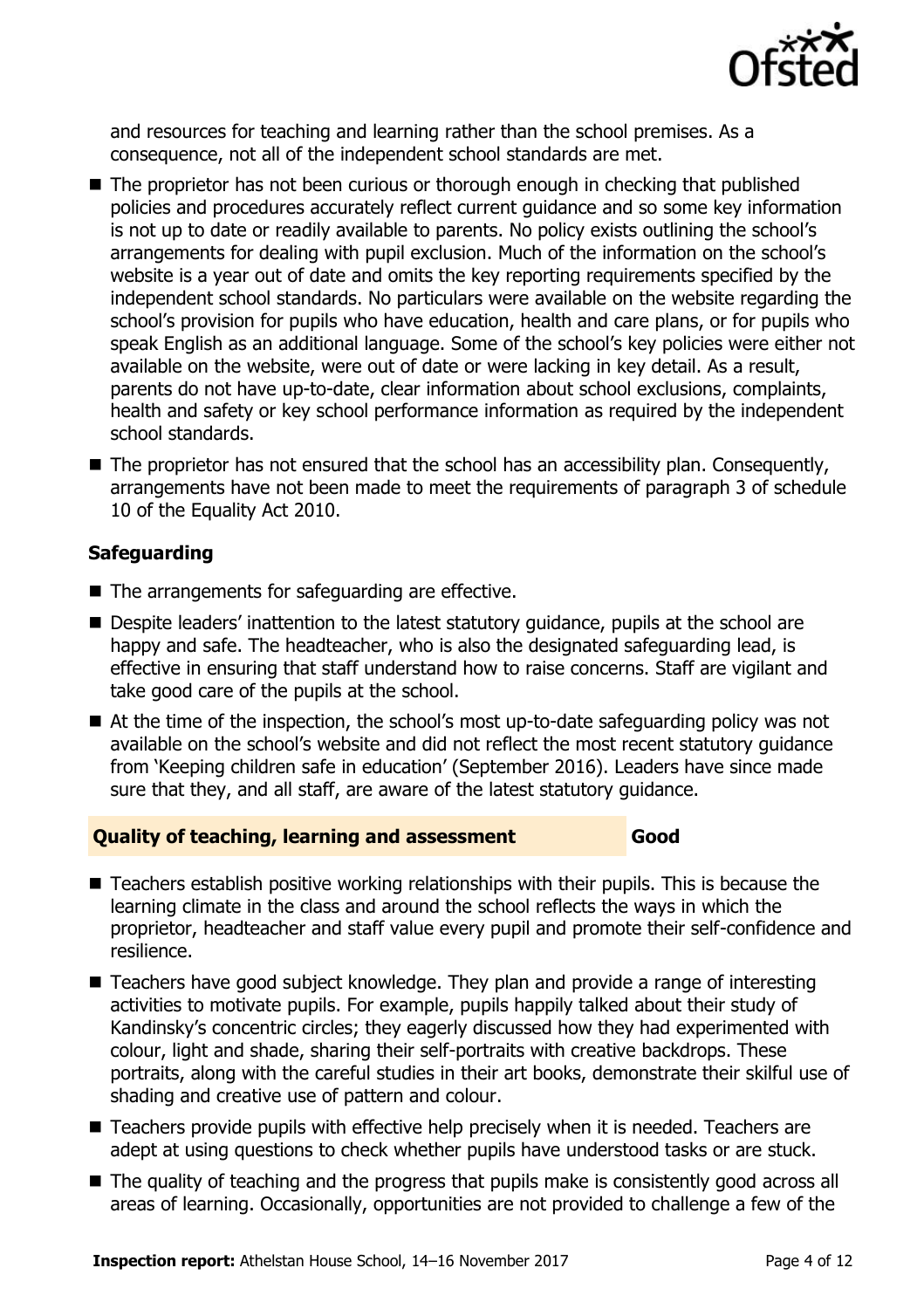

most able so that they make even stronger progress, particularly in science and mathematics.

#### **Personal development, behaviour and welfare Good**

#### **Personal development and welfare**

- The school's work to promote pupils' personal development and welfare is good.
- **Pupils are encouraged to stay healthy. For example, pupils engage energetically in** movement activities between learning sessions and know that exercise, drinking water and eating healthy food are important.
- Teachers help pupils to understand differences in people's backgrounds and cultures. For example, pupils visits different religious places of worship, including the local church and Buddhist temple. Families are invited to contribute to the cultural celebrations of the main faith groups in Britain. Also, opportunities are taken to expand pupils' regular study of the French language to include cultural activities like the school's French market day.
- The headteacher has been proactive in ensuring that opportunities are made for pupils to socialise with their peers in local preparatory schools, to support their transition into larger settings. Joint trips and workshops are a key feature of this planned support.
- During the inspection, pupils learned about the hurtful effects of bullying, attending an anti-bullying workshop at a local preparatory school. They know bullying is wrong and say they are confident that staff will always help them if they have a worry or concern. They know how to keep themselves safe when using the internet and the importance of not sharing personal information online with strangers. Pupils say they feel safe and happy at school.

#### **Behaviour**

- The behaviour of pupils is outstanding. Pupils respond positively to the high expectations for behaviour and care for others, set by all staff at the school. During social time, pupils behave exceptionally well, chatting happily together over lunch. They show consideration for each other while outside on the playground, playing together and sharing ideas, equipment and resources.
- **Pupils know how to behave, both in lessons and around the school, resulting in a calm** and peaceful atmosphere. Pupils' excellent behaviour has a positive impact on their learning, contributing to the high standards achieved.
- **Pupils enjoy going to school and this is reflected in pupils' very high attendance.**

#### **Outcomes for pupils Good**

- **Pupils are well prepared for the next stage in their school life. From strong starting points** on entry to the school, pupils develop their knowledge, skills and understanding in curriculum subjects, sustaining high outcomes.
- The teaching of reading is a strength at the school. Pupils are encouraged to read widely and frequently. Pupils enjoy their reading and have access to a good range of reading materials. The initial reading skills, well taught by staff, mean that pupils are able to make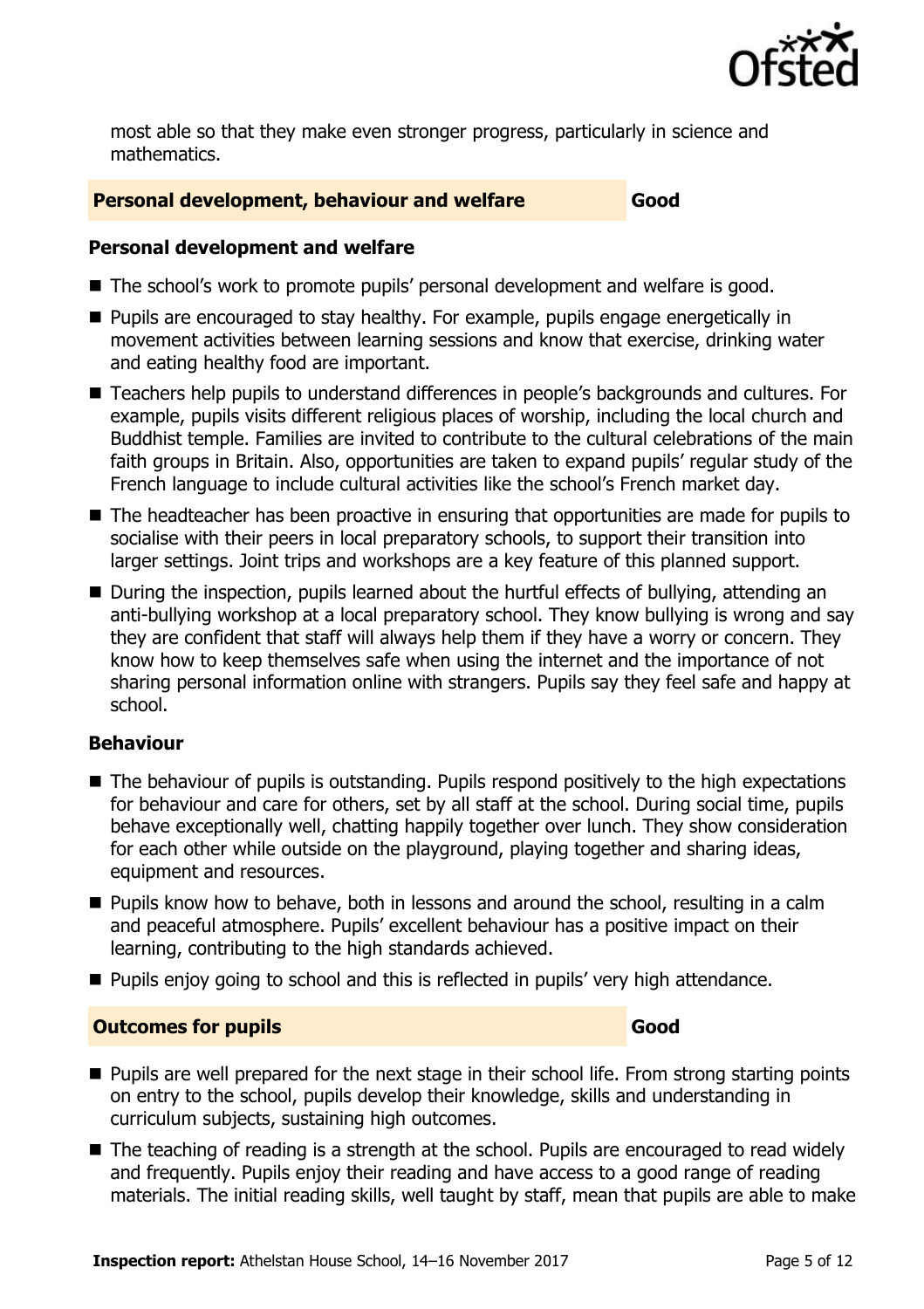

sense of unfamiliar words in the texts they read. Pupils were heard reading with increasing fluency and intonation, as they learn to read with good understanding.

- Regular opportunities to read and discuss their work contribute to pupils' strong progress, particularly in literacy. Pupils use their knowledge, understanding and enjoyment of texts effectively to write creatively. They apply their good understanding of grammar and the use of punctuation, and their excellent spelling, to make improvements on their written work.
- In mathematics, pupils make good progress from their starting points and achieve well. Pupils use their knowledge and understanding of number well. However, there are fewer opportunities for them to solve problems of increasing complexity and to reason mathematically.

**Early years provision Insufficient evidence – amnesty granted**

The school permanently closed its early years provision in July 2017.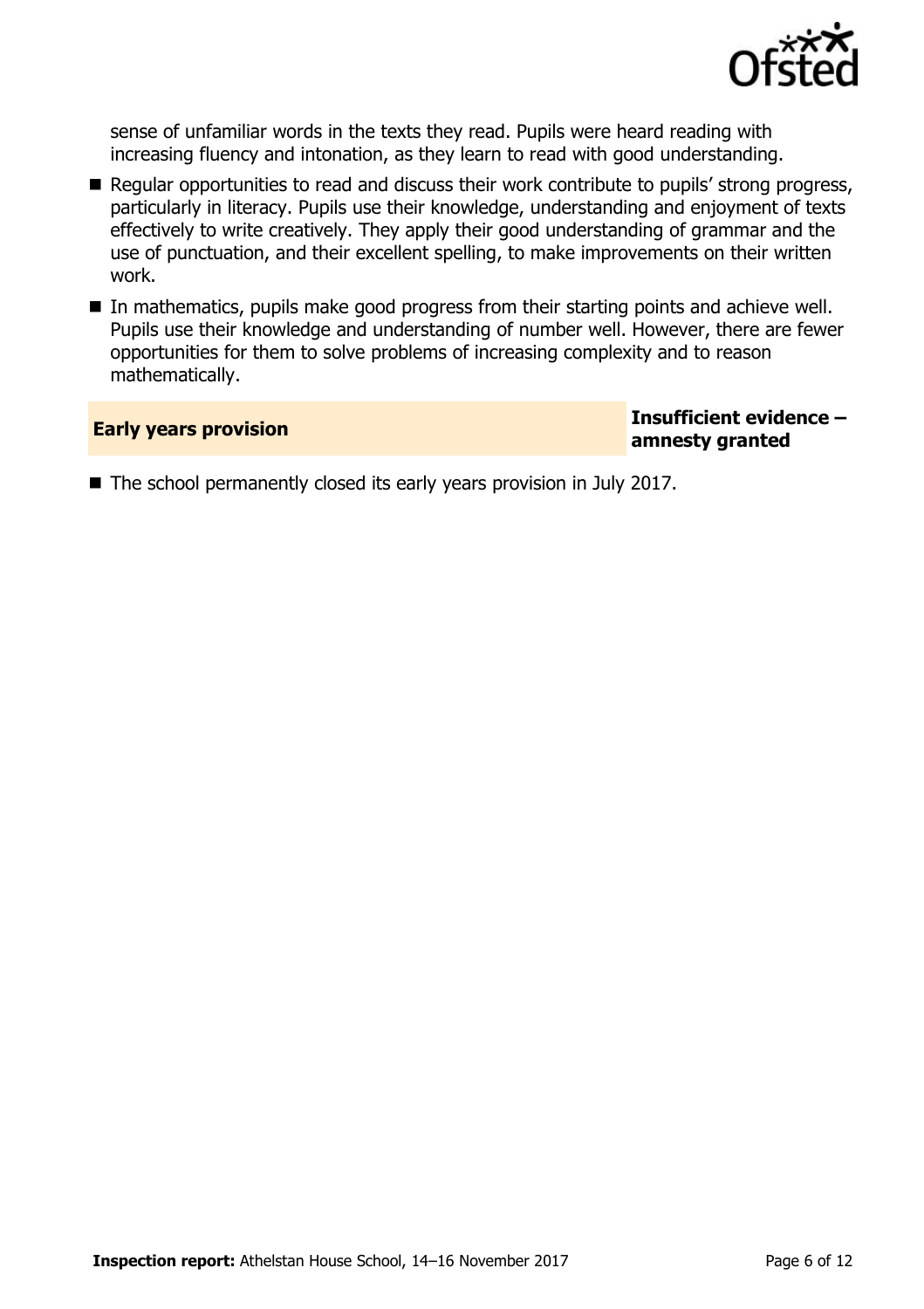

# **School details**

| Unique reference number | 102941   |
|-------------------------|----------|
| DfE registration number | 318/6060 |
| Inspection number       | 10008547 |

This inspection was carried out under section 109(1) and (2) of the Education and Skills Act 2008, the purpose of which is to advise the Secretary of State for Education about the school's suitability for continued registration as an independent school.

| Type of school                      | Other independent school         |
|-------------------------------------|----------------------------------|
| School category                     | Independent school               |
| Age range of pupils                 | $6$ to $7$                       |
| Gender of pupils                    | Mixed                            |
| Number of pupils on the school roll | 5                                |
| Number of part-time pupils          | 0                                |
| Proprietor                          | Mrs E M Woolf                    |
| <b>Headteacher</b>                  | Ms Jill Chatt-Collins            |
| Annual fees (day pupils)            | £11,760                          |
| Telephone number                    | 020 8979 1045                    |
| <b>Website</b>                      | www.athelstanhouseschool.co.uk   |
| <b>Email address</b>                | admin@athelstanhouseschool.co.uk |
| Date of previous inspection         | 23 September 2009                |

#### **Information about this school**

- Since the school's last inspection in September 2009, the school has experienced a reduction in staffing following a significant decline, year on year, in pupil numbers. During this time, the school struggled to fill its pupil places, as local feeder schools started offering their own pre-preparatory provision. The school is closing permanently on 6 July 2018.
- The school was due to close fully on 7 July 2017. However, following parental consultation on 6 June 2017, the proprietor agreed to keep the school open for current Year 2 pupils. This decision was made to minimise any disruption to these pupils' education and their preparation for the seven-plus preparatory entrance tests. The school has officially changed its registration details for the academic year 2017/18 with the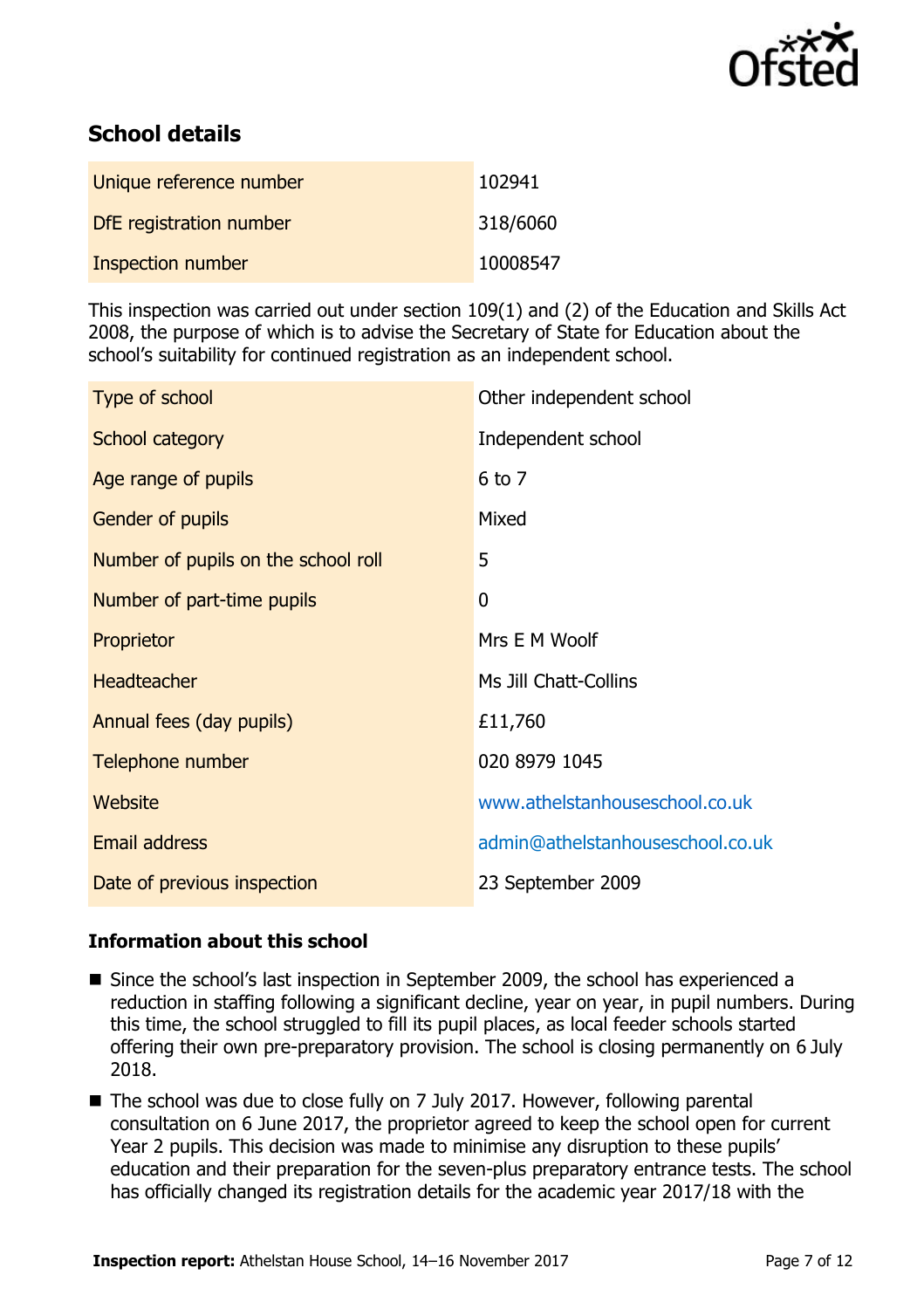

Department for Education (DfE). The school's early years and Year 1 provision closed on 7 July 2017.

- The school is a non-selective independent pre-preparatory school, located on a single site.
- The school does not use any alternative provision.
- There are no pupils on roll who have special educational needs (SEN) and/or disabilities.
- The proprietor runs on-site before- and after-school care for pupils attending other local schools in the area.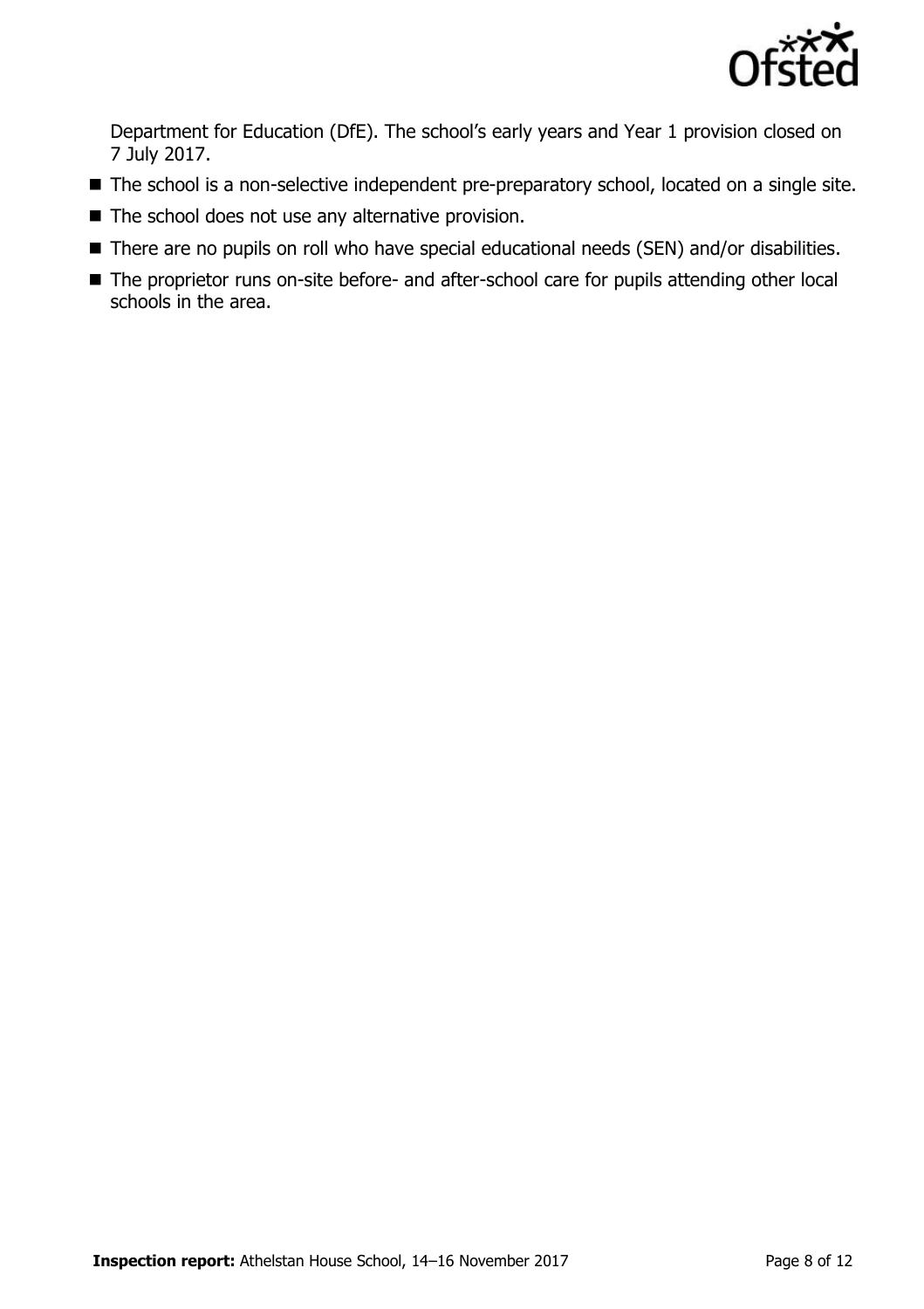

# **Information about this inspection**

- The inspection was carried out with one day's notice.
- The inspector conducted lesson visits in the Year 2 class, met with the five pupils on roll and spoke informally with pupils and staff throughout the inspection. Pupils were observed during playtimes, at lunchtimes and as they moved around the school. The inspector also listened to pupils read.
- Meetings were held with the proprietor, the headteacher and a part-time teacher. The headteacher accompanied the inspector during a tour of the school site to check compliance with the independent school standards. The inspector also scrutinised records of checks on the premises, including risk assessments and fire safety records.
- The inspector scrutinised documents provided by the school, including the school's own self-evaluation and information on pupils' progress, information relating to attendance, school policies and the school's own records of checks to safeguard pupils.
- **Pupils' work was scrutinised, including a selection from the previous school year.**
- $\blacksquare$  The inspector met with some parents informally at the beginning of the school day. The inspector considered the responses to Ofsted's online parent survey, Parent View, and Ofsted's survey for staff at the school.

#### **Inspection team**

**Jean Thwaites, lead inspector Figure 10 Her Majesty's Inspector**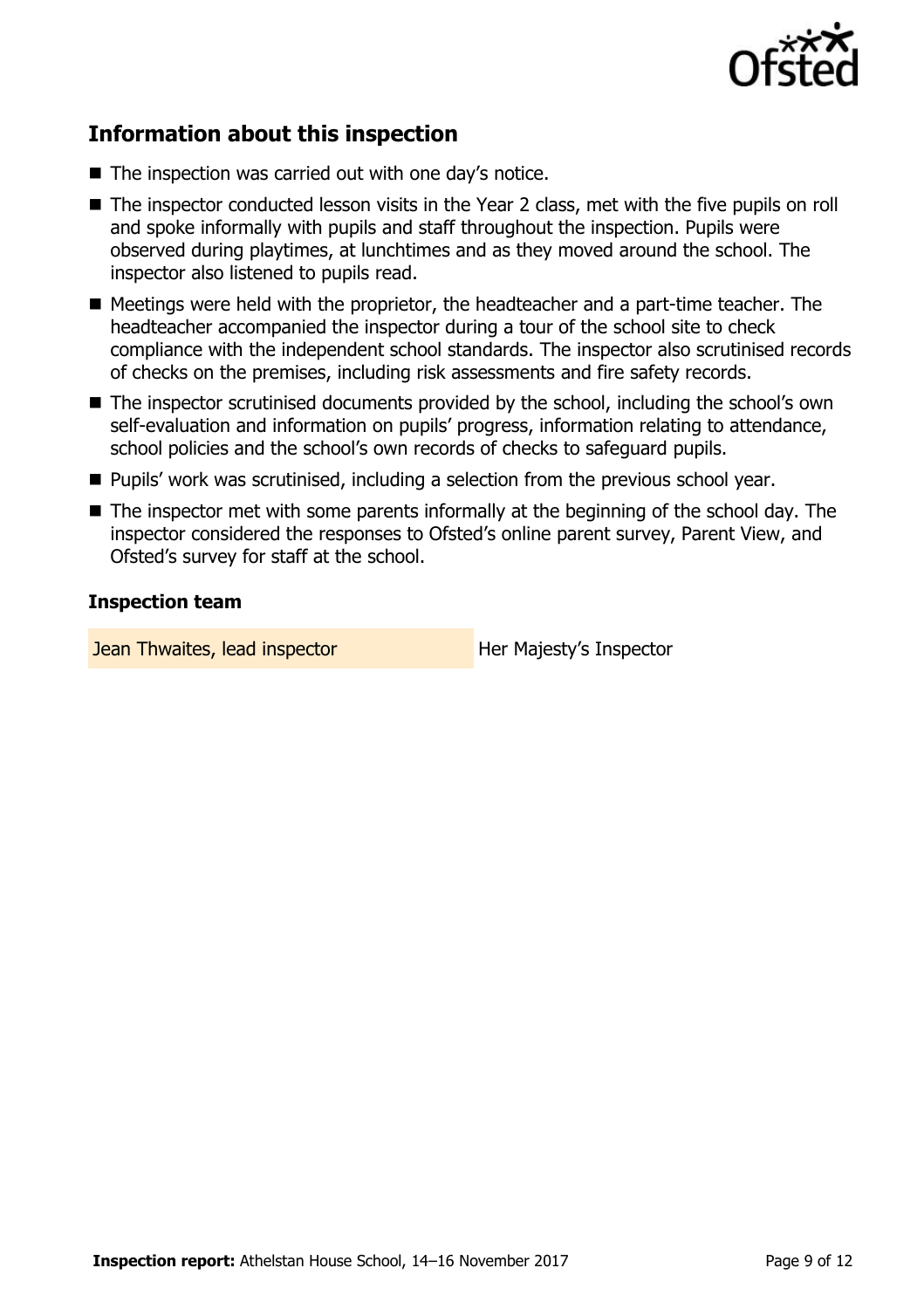

# **Annex. Compliance with regulatory requirements**

### **The school must meet the following independent school standards**

- The proprietor must ensure compliance with the standard about the welfare, health and safety of pupils by ensuring that the arrangements made to safeguard and promote the welfare of pupils at the school have regard to the most recent guidance issued by the Secretary of State (paragraphs 6, 7 and 7(b)).
- The proprietor must ensure compliance with the standard about the welfare, health and safety of pupils by taking such steps as are reasonably practical to ensure the effective implementation of the school's written health and safety policy, compliance with the Regulatory Reform (Fire Safety) Order 2005 and that an admission and attendance register is maintained in accordance with the Education (Pupil Registration) (England) Regulations 2006 (paragraphs 6, 11, 12 and 15).
- The proprietor must ensure compliance with the standard about the welfare, health and safety of pupils by drawing up a written risk assessment policy (paragraphs 6, 16 and 16(a)).
- $\blacksquare$  The proprietor must ensure compliance with the standard regarding the suitability of staff, supply staff, and proprietors so that if a member of staff has lived outside the United Kingdom, further checks are made, as the proprietor considers appropriate, prior to appointment (paragraph 18(3)).
- $\blacksquare$  The proprietor must ensure compliance with the standard regarding the suitability of staff, supply staff, and proprietors so that the school's single central record (SCR) shows the required information referred to in the relevant sub-paragraphs (paragraphs 21(1), 21(3), 21(3)(a), 21(3)(a)(iii), 21(3)(a)(viii), 21(3)(b) and 21(4)).
- The proprietor must ensure compliance with the standard regarding the premises of and accommodation at schools so that they ensure the school premises, accommodation and facilities are maintained to a standard that, so far as is reasonably practicable, the health, safety and welfare of pupils is ensured and that cold water supplies that are suitable for drinking are clearly marked as such (paragraphs  $25$ ,  $28$  and  $28(1)(c)$ ).
- The proprietor must ensure compliance with the standard about the provision of information so that information regarding the school's proprietor and their address for correspondence both during term time and holidays and a telephone number is available (paragraphs 32(1), 32(1)(a), 32(1)(b), 32(1)(c), 32(1)(d), 32(2), 32(2)(b) and 32(2)(b)(i)).
- The proprietor must ensure compliance with the standard about the provision of information so that particulars of the school's policy on and arrangements for admissions, exclusions, particulars of the provision for pupils with education, health and care (EHC) plans and for whom English is an additional language, a health and safety policy, the school's academic performance and any formal complaints (for the preceding year) and a copy of the school's most recent inspection report is readily available to parents (paragraphs 32(3), 32(3)(a), 32(3)(b), 32(3)(c), 32(3)(d), 32(3)(e), 32(3)(f) and 32(3)(g)).
- The proprietor must ensure that they comply with the standard about the manner in which complaints are handled so that a complaints procedure is drawn up and effectively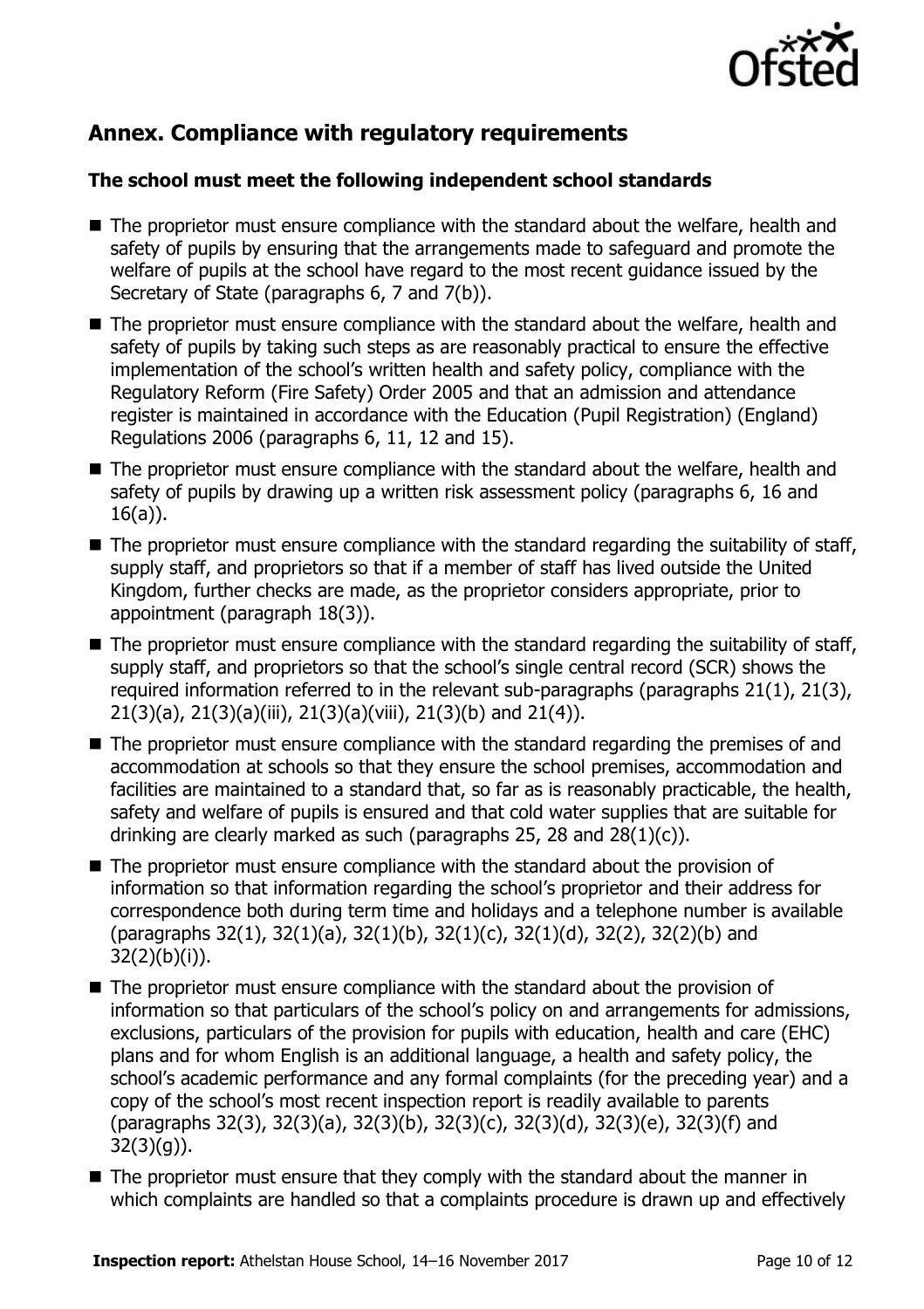

implemented which deals with the handling of complaints from parents of pupils which clarifies the circumstances when confidentiality will be waivered (paragraphs 33 and  $33(k)$ ).

- The proprietor must ensure that persons with leadership and management responsibility at the school demonstrate good skills and knowledge appropriate to their role and fulfil their responsibilities effectively so that the independent school standards are met consistently (paragraphs  $34(1)$ ,  $34(1)(a)$  and  $34(1)(b)$ ).
- The proprietor must ensure that arrangements are made to meet the requirements of paragraph 3 of schedule 10 of the Equality Act 2010.